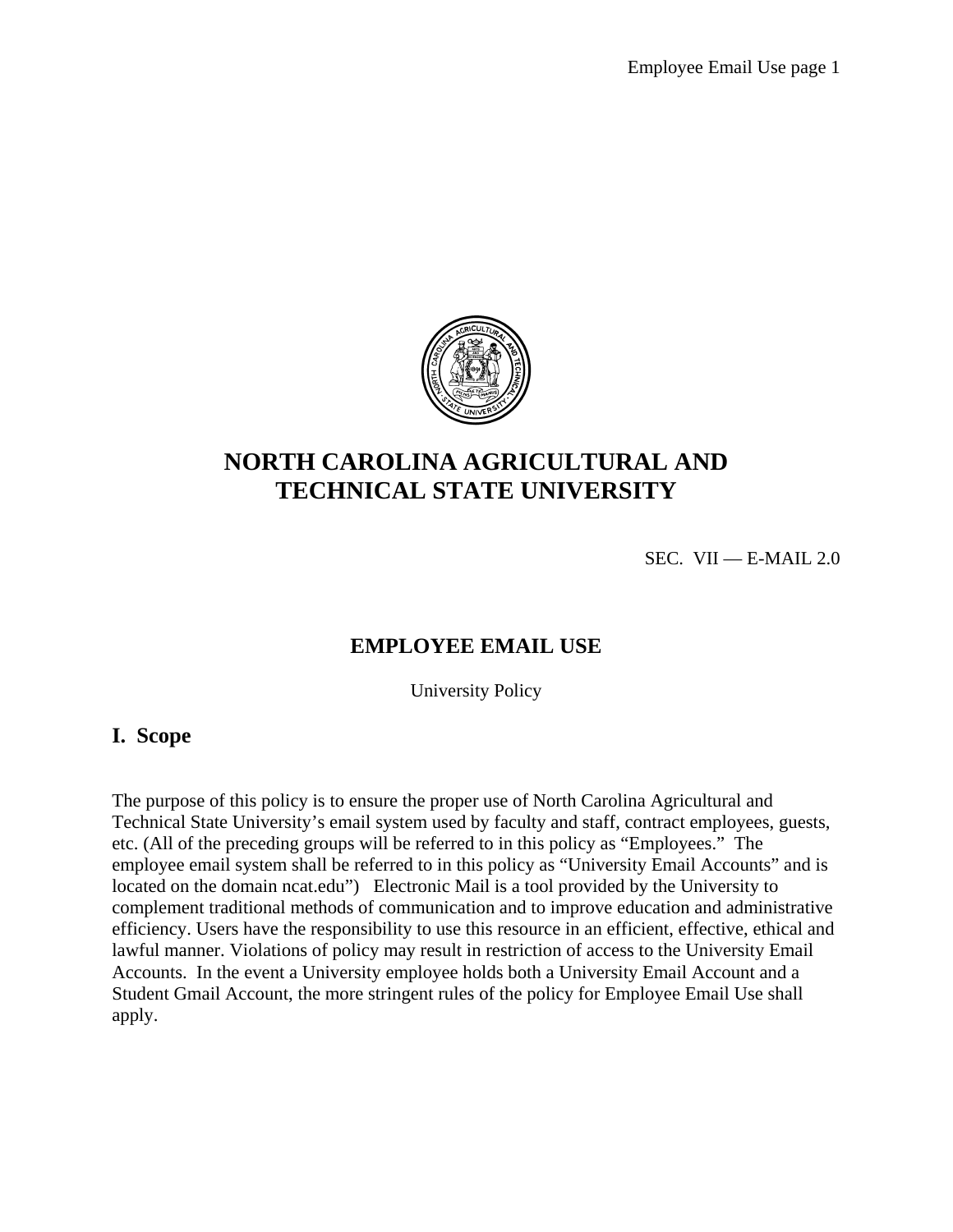# **II. Policy Statement**

# A. Account Creation

University Email Accounts are created based on the legal name of the employee as initiated by the Human Resources or Payroll offices. The format of user names will be based on the user's first initial, middle initial (if applicable), and last name. If the generated user name has already been used, a sequential number will be appended to the user name. Requests for mail aliases based on name preference, middle name, nicknames, etc., cannot be accommodated. An existing email username already in use before the change to the standardized format will be kept as an email alias to the new username. Only requests for name changes to correct a discrepancy between an email account name and official University records will be processed, in which case the email account name will be corrected. User id's will remain in the University's system and will not be reused at any time.

# B. Ownership of Email Data

The University owns the University Email Accounts and the messages in those accounts. Subject to underlying copyright and other intellectual property rights under applicable laws and University policies, the University also owns data transmitted or stored using the University Email Accounts.

# C. Personal Use

Incidental personal use of a University Email Account is acceptable. However, conducting business for profit using a University Email Account is forbidden. Use of a University Email Account for political activities e.g. supporting any person for political office or attempting to influence the vote in any election or referendum, is forbidden. Any use of a University Email Account to represent the interests of a non-University group must be authorized by the Chancellor or his/her designee. Should the employment or student relationship between the University and user terminate, access to personal email located on University servers will be terminated as well. North Carolina Agricultural and Technical State University assumes no responsibility for access to or support of personal email transmitted to or received by a University server.

# D. Privacy and Right of University Access

Work related messages on a University Email Account are the property of the University, are a public record, and may be viewed at the discretion of the University. Users of University Email Accounts should not have any expectation of privacy or confidentiality for personal messages in their accounts. Personal email messages in University Email Accounts are not private or confidential, and anyone who sends a personal email through the University email system is hereby deemed to have consented to a search of such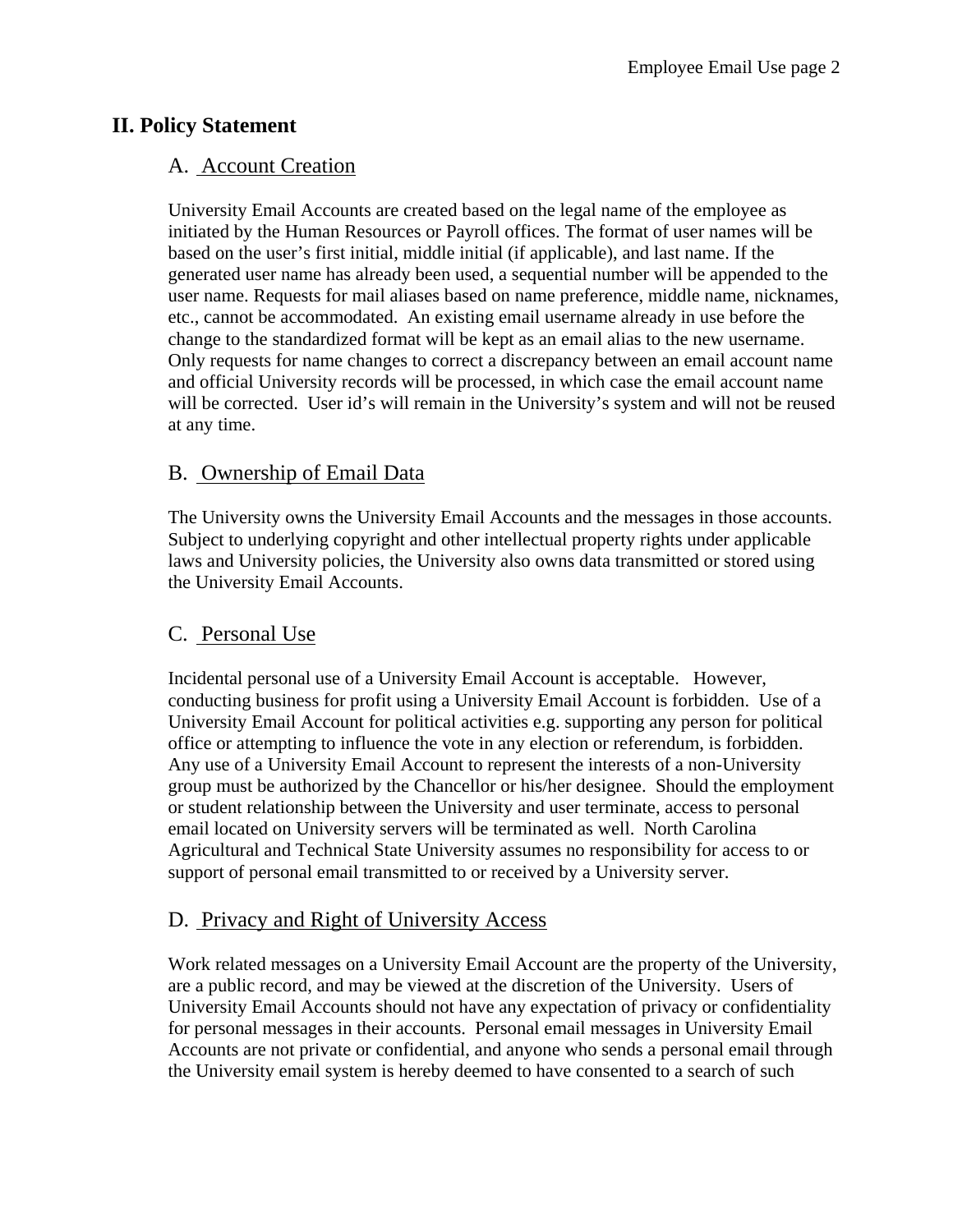personal emails. Do not use a University Email Account for personal emails if you object to the University having potential access to your personal emails.

Under certain circumstances, it may be necessary for the IT staff or other appropriate University officials to access University Email Accounts; these circumstances may include, but are not limited to, maintaining the system, investigating security or abuse incidents, or investigating alleged violations of this or other University policies.

A & T staff or University officials may also require access to a University Email Account in order to continue University business where the University Email Account holder will not or can no longer access the University Email Account for any reason (such as death, disability, illness or separation from the University for a period of time or permanently). Such access will be on an as-needed basis and any email accessed will only be disclosed to those individuals with a need to know, as determined by the University's legal counsel and/or Human Resources or as required by law.

#### E. Auto Forwarding

Users of University Email accounts are forbidden from using automated or manual processes to forward or synchronize sensitive data contained in employee email from the University's servers to another email account, server, or storage system. Sensitive data is defined in *The Data Classification Policy (http://www.ncat.edu/legal/policies/sec7-infotech/data%20classification.pdf )*

# F. Data Purging

Messages in University Email Accounts are automatically purged from trash and junk folders as follows:

Trash / Deleted Items – 15 days Junk / Junk Email – 30 days

Due to finite resources DoIT has the right to determine the amount of space allocated to a University Email Account and revise the above purge policies.

#### G. Data Retention

The University will retain a copy of all incoming and outgoing email messages for a minimum of 3.5 years for all University Email Accounts.

#### H. Data Backup

The University Email Accounts are backed up on a regular basis as a way of recovering from a systematic loss impacting the entire email system. User files and folders are not backed up individually. DoIT staff cannot accommodate requests to restore these files or folders.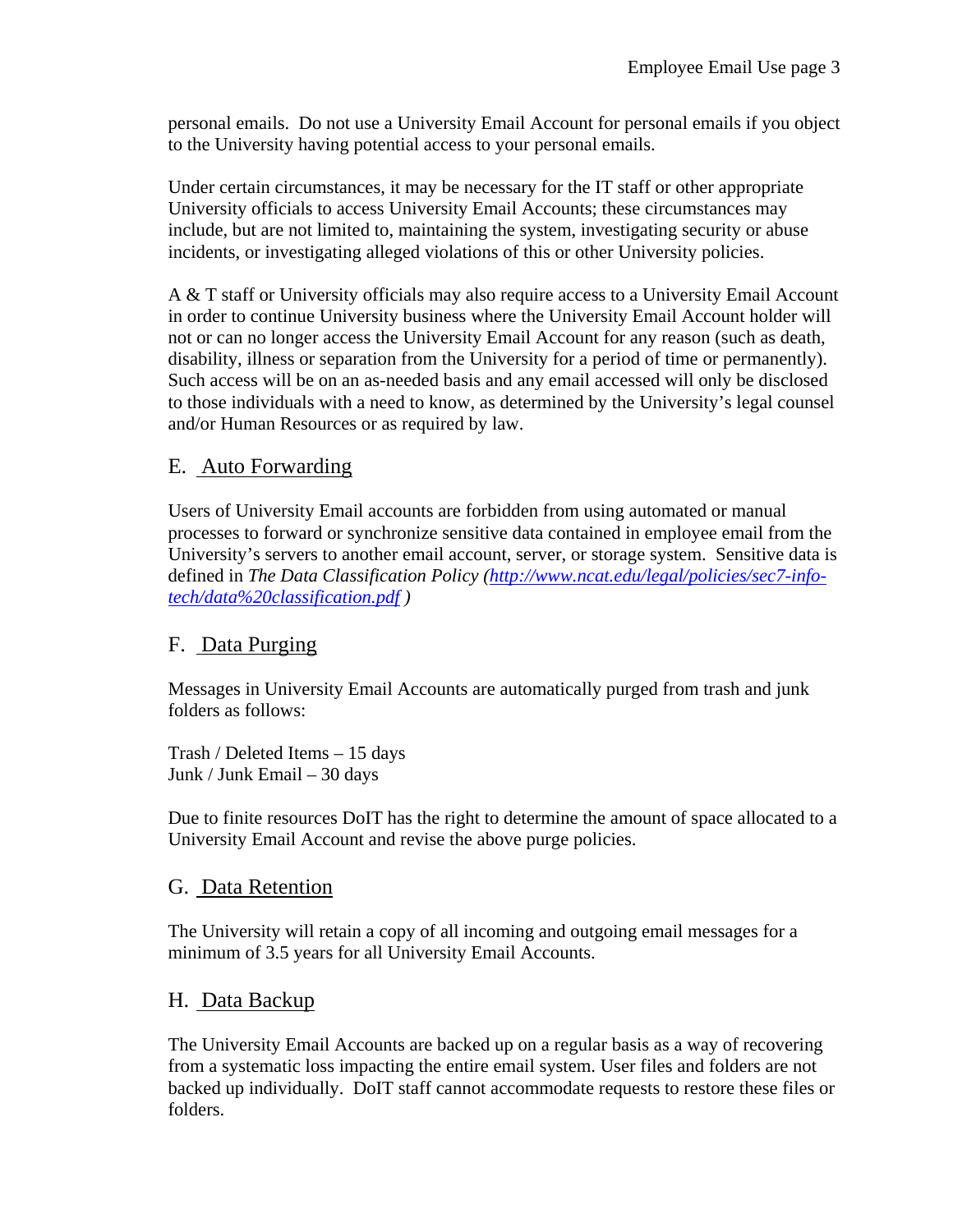# I. Expiration of Accounts

Individuals who separate from the University, e.g. to take other employment, retire, transfer to another college, or simply go on to other activities, will have their University Email Account purged. There are many situations at the University where the expiration of accounts will differ, as set forth below. Notwithstanding the guidelines below, the University reserves the right to remove email privileges at any time.

Employees are extended an account as part of their employment. Upon separation of an employee from the University, an employee's e-mail access is terminated. During the exit interview process conducted by Human Resources, terminated employees have the opportunity to provide a third party email address for the purpose of receiving university email related to the termination process. Human Resources updates the Banner system with the separated employee's third party e-mail address as the preferred email address to receive University related communications.

#### J. Appropriate Use

When using email as an official means of communication, employees must apply the same professionalism, discretion, and standards that they would use in written business communication. All email is subject to public records/disclosure laws. Users of email shall not disclose information about students and/or employees in violation of University policies or laws protecting the confidentiality of such information.

The Data Classification Policy (http://www.ncat.edu/legal/policies/sec7-infotech/data%20classification.pdf ) is applicable to all users that have University issued email accounts. Emailing restricted data is subject to protective governance including but not limited to federal and state statutes/regulations, industry standards, and University policies. University divisions, offices, and organizations that collect employee, student, alumni, vendor, and guest data are responsible for understanding and abiding by email regulations, standards, and policies that pertain to restricted personnel, medical, financial, University business, and research data.

- University business processes that require restricted data such as social security numbers, banking information, credit card numbers, and birth dates to be emailed must be documented and approved by senior management, and must be sent encrypted. Otherwise, such restricted data cannot be emailed.
- An identification number must be truncated if it is not necessary to transmit the full identification number. If the full identification number must be emailed, the transmission must be encrypted.
- Encryption is required for the transmission of access controls.

No technical data with potential for military defense application or otherwise subject to export control or other international trade control laws may be transmitted or stored in an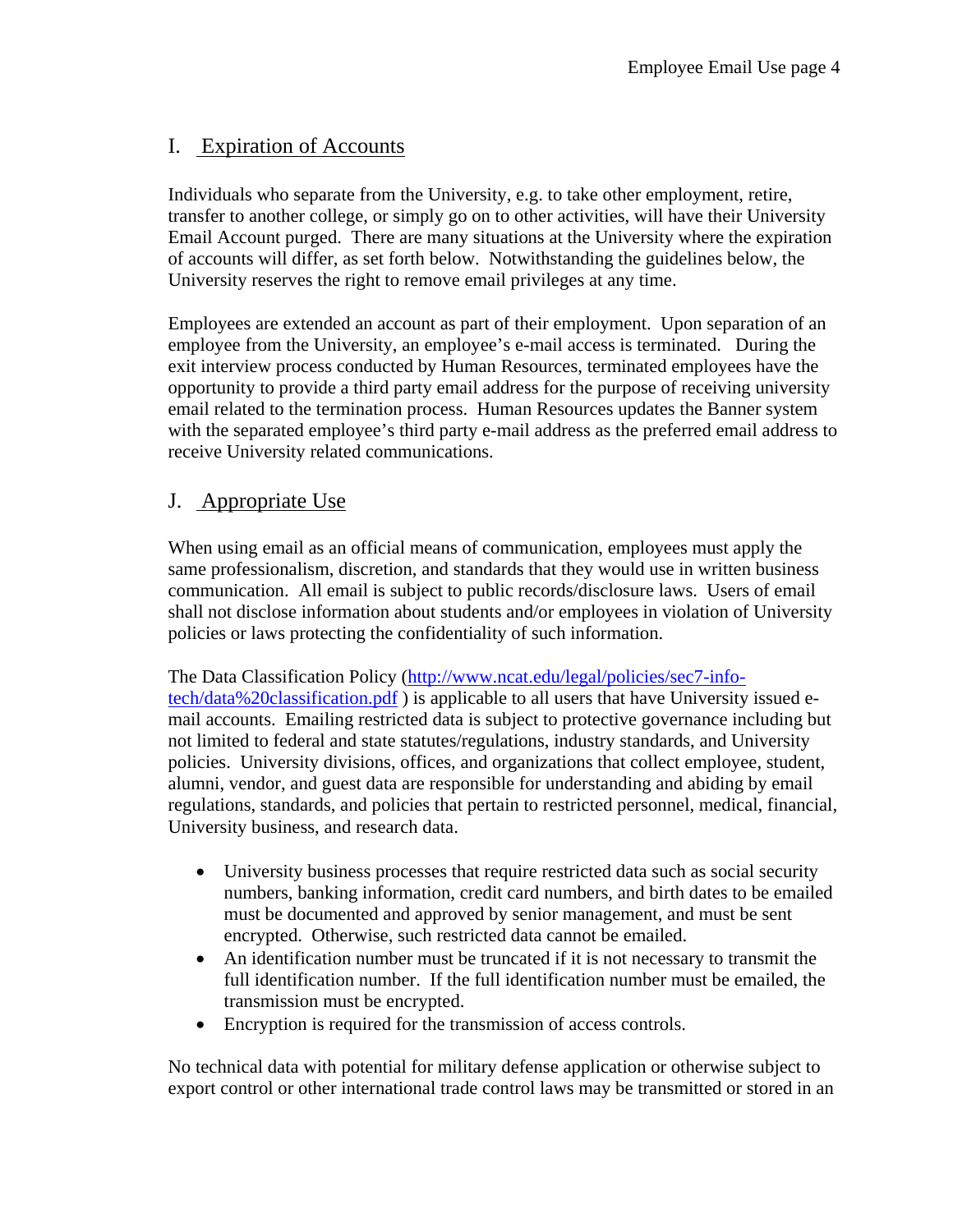unencrypted format. Users who use email communications with persons in other countries should be aware that they may be subject to the laws of those other countries and the rules and policies on others systems and networks. Users are responsible for ascertaining, understanding and complying with the laws, regulations, rules, policies, contracts, and licenses applicable to their particular uses.

Approval and transmission of email containing essential University announcements to students, faculty, or staff must be obtained from the responsible University official noted as follows:

- for sending to all faculty, approval from the Provost and Vice Chancellor of Academic Affairs,
- for sending to all staff, approval from the Vice Chancellor for Human Resources,
- for sending to all students, approval from the Vice Chancellor for Student Affairs.
- for sending of information technology communications, Vice Chancellor for DoIT.

Use of distribution lists or 'reply all' features of email should be carefully considered and only used for legitimate purposes as per these guidelines. In some cases where email messages generate a high number of responses due to the subject matter, it may be appropriate to utilize the University's survey software available through the Department of Institutional Research.

# K. User Responsibility

A & T DoIT maintains the University's official email system. Employees are expected to read email on a regular basis and manage their accounts appropriately. An email message regarding University matters sent from an administrative office, faculty, or staff member is considered to be an official notice.

Sharing of passwords is strictly prohibited. Each individual is responsible for his/her account, including the safeguarding of access to the account. All email originating from an account is deemed to be authored by the account holder (unless proven to the contrary), and it is the responsibility of that holder to ensure compliance with these policies. Users must change their passwords every 90 days. Detailed information can be found at: http://www.ncat.edu/divisions/doit/dept/ats/change-password.html

# L. Departmental and Organizational Accounts

Requests for shared departmental accounts will be accommodated, but require a designation of an account holder, who will administer the addition, deletion, or modification of names within the account, as well as manage the account consistent with these policies. These accounts will be created with an expiration date of one (1) year, at which time the holder can request a renewal, which will be granted pending verification of identity and the member list. Shorter expiration dates will be given where appropriate,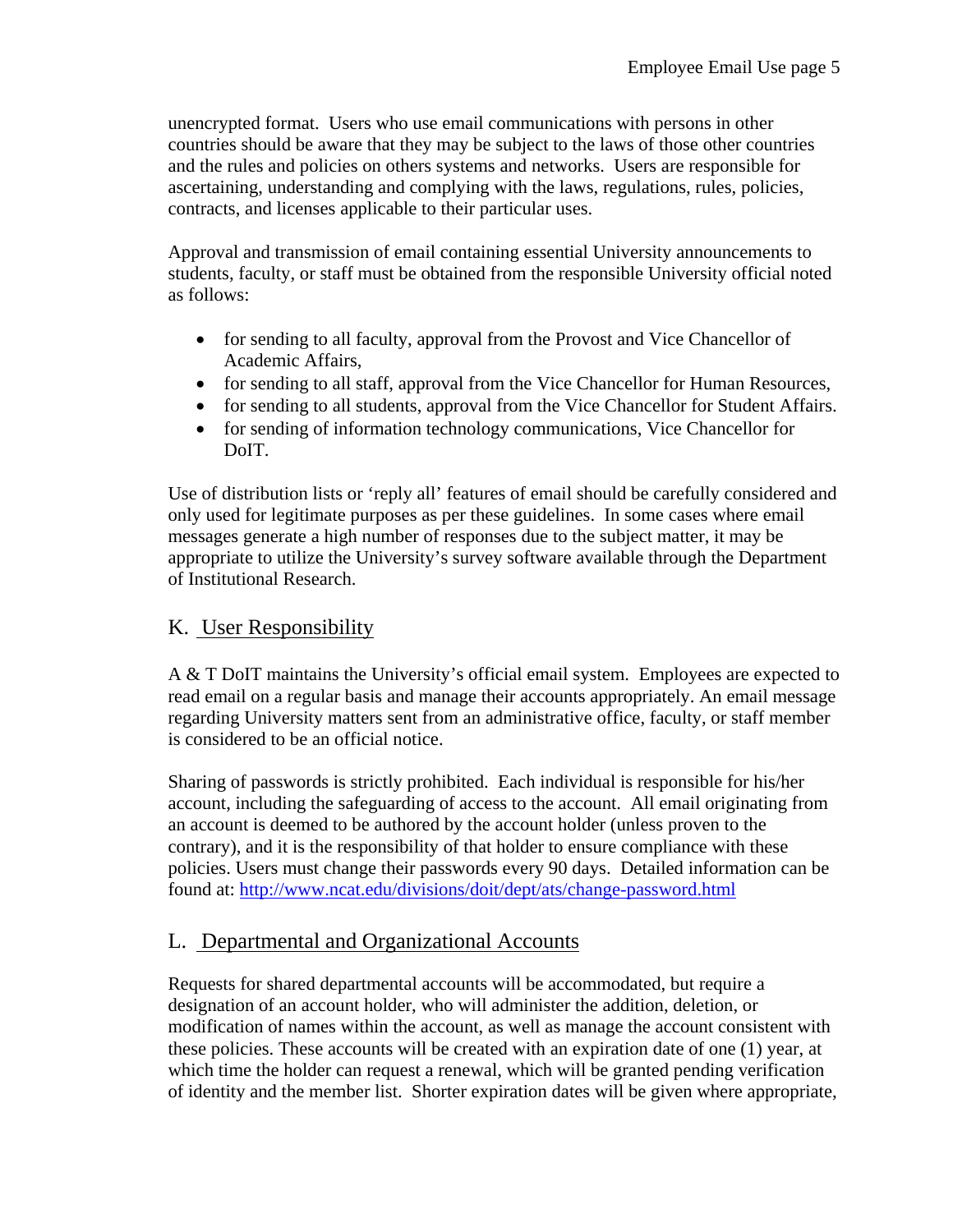to accommodate specific time-sensitive needs. Supported types of shared accounts are designated as:

Type 1 – This id will be able to receive mail from anywhere on the Internet, but will have no direct reply capability. The group/organization utilizing this type of generic id will be required to utilize their own University email id to respond to the originators of any mail received by this generic id. These accounts will only be granted for SGA or Faculty/Staff recognized activities or organizations with approval from the faculty advisor of the organization (for SGA).

Type 2 – This id will be able to receive mail from anywhere on the Internet, and will be able to respond directly to the sender. The generic id will be unable to access any of the predefined mailing groups that exist within the campus environment. Members of the group/organization utilizing this type of generic id will have to utilize WEB mail to read and respond to any mail sent to the generic id. The WEB interface will allow users to "sign in" to the generic id utilizing the generic id and their own personal LDAP password. Mail sent from the generic id will not reflect the identity of the responder, but will instead carry the identity of the generic id. Due to security concerns given the anonymous nature of email originating from these types of id's, no students will be allowed access to Type 2 accounts. If a student is found to have access to these accounts, the holder will be notified of the impending removal of the student account. Repeated violations will result in deletion of the type 2 account.

# M. Supported Mail Clients

The University-supported email client is Lotus Notes and the web portal is located at https://webmail.ncat.edu. The Division of Information Technology will not support alternate email clients. Helpdesk personnel will work with the individual to access email via the supported methods and will verify functionality of the supported environment. The University Division of Information Technology is continually evaluating tools and technologies and reserves the right to modify the list of supported clients with appropriate notification.

# N. Inappropriate Use

Inappropriate email usage, examples of which are described below and elsewhere in this policy, is prohibited. Users receiving such email should immediately contact DoIT.

- Generation of email related to any political activities.
- Generation of email for personal financial gain.
- Generation or facilitation of unsolicited bulk commercial email.
- Infringement upon another person's copyright, trade or service mark, patent, or other property right or intending to assist others in defeating those protections.
- Violation of, or encouragement of violation of, federal and/or state laws and/or the legal rights of others.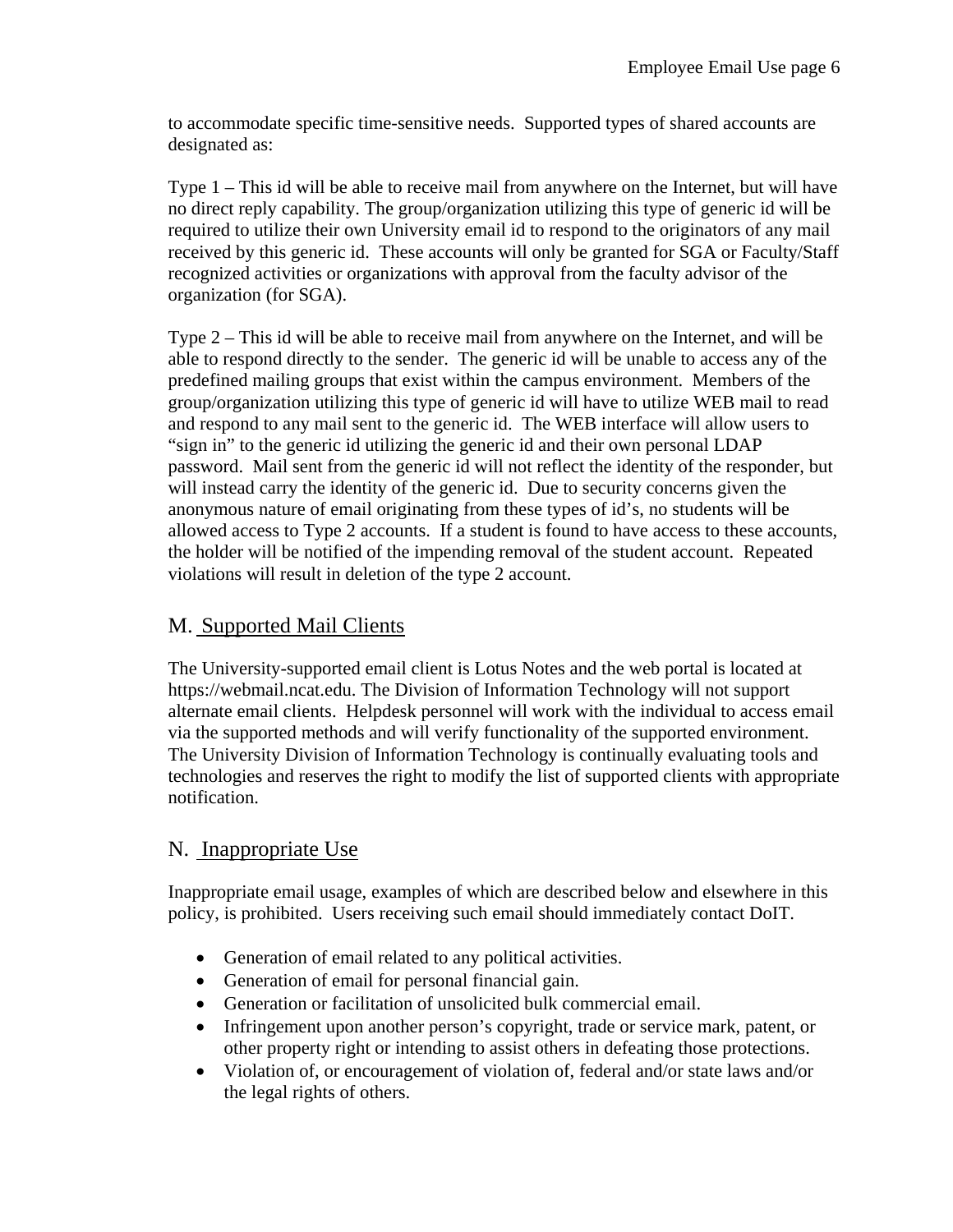- Is for any unlawful, invasive, defamatory, or fraudulent purpose.
- Intentionally distributing viruses, worms, Trojan horses, malware, corrupted files, hoaxes, or other items of a destructive or deceptive nature.
- Interfering with the use of the email services, or the equipment used to provide the email services, by customers, authorized resellers, or other authorized users.
- Altering, disabling, interfering with or circumventing any aspect of the email services.
- Testing or reverse-engineering the email services in order to find limitations, vulnerabilities or evade filtering capabilities.
- Constituting, fostering, or promoting pornography.
- Inciting violence or threatening violence against one or more persons or property, or containing unlawfully harassing content.
- Creating a risk to a person's safety or health, creating a risk to public safety or health, compromising national security, or interfering with an investigation by law enforcement.
- Improperly exposing trade secrets or other confidential or proprietary information of another person.
- Misrepresenting the identity of the sender of an email.
- Using or attempting to use the accounts of others without their express permission.
- Collecting or using email addresses, screen name information or other identifiers without the consent of the person identified (including, without limitation, phishing, Internet scamming, password robbery, spidering, and harvesting).
- Using the service to distribute software that covertly gathers information about a user or covertly transmits information about the user.
- Any conduct that is likely to result in retaliation against the University's network or website, or the University's employees, officers or other agents, including engaging in behavior that results in any server being the target of a denial of service attack (DoS).

These guidelines provide some examples of permitted or prohibited use of email. This list is not intended to be exhaustive but rather to provide some illustrative examples.

# O. SPAM & Virus

Incoming email on the University Email Accounts is scanned for viruses and for messages deemed to be 'SPAM', or unsolicited advertisements for products or services sent to a large distribution. Suspected messages are blocked from the user's inbox. Due to the complex nature of email, it is impossible to guarantee protection against all SPAM and virus infected messages. It is therefore incumbent on each individual to use proper care and consideration to prevent the spread of viruses. In many cases viruses appear to be sent from a friend or coworker, therefore attachments should only be opened when the user is sure of the nature of the message. If any doubt exists, the user should contact the Aggie Tech Support Helpdesk at: (336) 334-7195 and forward a copy of the email to spam@ncat.edu